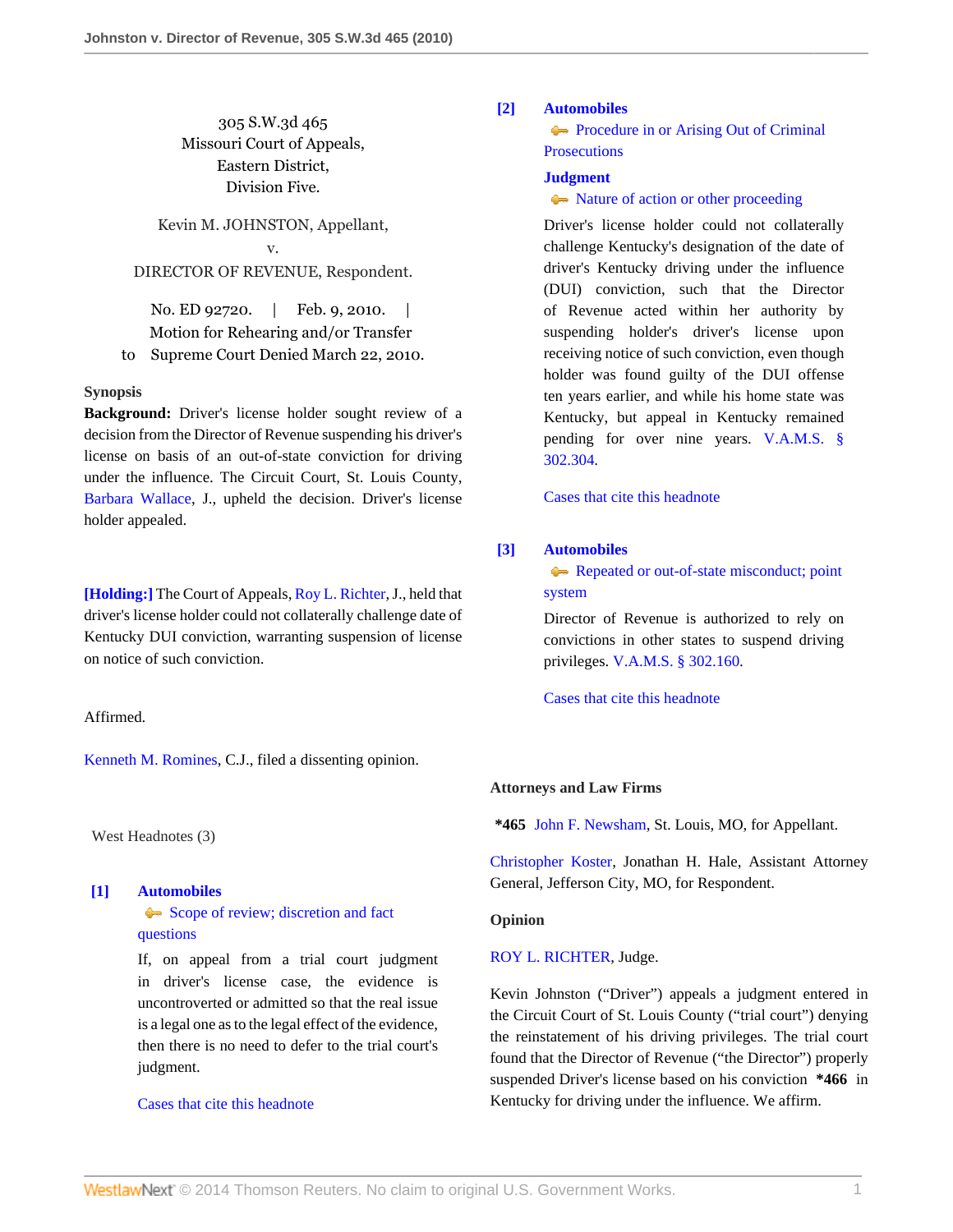#### **I. BACKGROUND**

The facts of this case are not in dispute. Driver resided in Kentucky until 2005, when he moved to the state of Missouri. Upon moving to Missouri in 2005, Driver surrendered his Kentucky license for a valid Missouri license.

On April 23, 1996, long before Driver moved to Missouri, the state of Kentucky charged him with Operating a Motor Vehicle Under the Influence of an Intoxicating Beverage— 1st Offense ("DWI"). On July 15, 1996, Driver was found guilty of that offense and sentenced. He filed a notice of appeal on July 23, 1996. The appeal remained pending for 3,458 days, and the conviction was not affirmed until January 10, 2006. The record provides no explanation for the nearly nine and one half years' pendency of the Kentucky appeal.<sup>[1](#page-3-0)</sup>

After Driver's case was affirmed on appeal, the Kentucky Department of Transportation notified the state of Missouri of Driver's DWI conviction. Kentucky's notice lists the citation date as April 23, 1996, and the conviction date as January 10, 2006. The Director of Revenue ("the Director") sent Driver a notice on February 21, 2006 stating that his driving privileges would be suspended for thirty days, pursuant to section 30[2](#page-3-1).304 RSMo  $2000^2$ , effective March 22, 2006.

<span id="page-1-4"></span>Driver then filed a Petition for Review in the trial court on March 21, 2006, pursuant to section 302.311. The trial court denied his Petition and held that "points were properly assessed by the Department of Revenue for a Kentucky Driving While Intoxicated." Driver appeals.

#### **II. DISCUSSION**

<span id="page-1-0"></span>**[\[1\]](#page-0-1)** We will affirm the trial court's decision unless it is unsupported by substantial evidence, it is against the weight of the evidence, it erroneously declares the law, or it erroneously applies the law. *[Jennings v. Dir. of Revenue,](http://www.westlaw.com/Link/Document/FullText?findType=Y&serNum=1999061825&pubNum=713&fi=co_pp_sp_713_513&originationContext=document&vr=3.0&rs=cblt1.0&transitionType=DocumentItem&contextData=(sc.Search)#co_pp_sp_713_513)* 986 [S.W.2d 513, 513–14 \(Mo.App. E.D.1999\)](http://www.westlaw.com/Link/Document/FullText?findType=Y&serNum=1999061825&pubNum=713&fi=co_pp_sp_713_513&originationContext=document&vr=3.0&rs=cblt1.0&transitionType=DocumentItem&contextData=(sc.Search)#co_pp_sp_713_513) (citing *[Murphy v.](http://www.westlaw.com/Link/Document/FullText?findType=Y&serNum=1976117479&pubNum=713&fi=co_pp_sp_713_32&originationContext=document&vr=3.0&rs=cblt1.0&transitionType=DocumentItem&contextData=(sc.Search)#co_pp_sp_713_32) Carron,* [536 S.W.2d 30, 32 \(Mo. banc 1976\)](http://www.westlaw.com/Link/Document/FullText?findType=Y&serNum=1976117479&pubNum=713&fi=co_pp_sp_713_32&originationContext=document&vr=3.0&rs=cblt1.0&transitionType=DocumentItem&contextData=(sc.Search)#co_pp_sp_713_32)). However, "[i]f the evidence is uncontroverted or admitted so that the real issue is a legal one as to the legal effect of the evidence, then there is no need to defer to the trial court's judgment." *Friedrich v. Dir. of Revenue,* [124 S.W.3d 30, 32 \(Mo.App.](http://www.westlaw.com/Link/Document/FullText?findType=Y&serNum=2004072770&pubNum=4644&fi=co_pp_sp_4644_32&originationContext=document&vr=3.0&rs=cblt1.0&transitionType=DocumentItem&contextData=(sc.Search)#co_pp_sp_4644_32) [W.D.2004\)](http://www.westlaw.com/Link/Document/FullText?findType=Y&serNum=2004072770&pubNum=4644&fi=co_pp_sp_4644_32&originationContext=document&vr=3.0&rs=cblt1.0&transitionType=DocumentItem&contextData=(sc.Search)#co_pp_sp_4644_32) (quoting *[Hinnah v. Dir. of Revenue,](http://www.westlaw.com/Link/Document/FullText?findType=Y&serNum=2002392519&pubNum=4644&fi=co_pp_sp_4644_620&originationContext=document&vr=3.0&rs=cblt1.0&transitionType=DocumentItem&contextData=(sc.Search)#co_pp_sp_4644_620)* 77 S.W.3d [616, 620 \(Mo. banc 2002\)](http://www.westlaw.com/Link/Document/FullText?findType=Y&serNum=2002392519&pubNum=4644&fi=co_pp_sp_4644_620&originationContext=document&vr=3.0&rs=cblt1.0&transitionType=DocumentItem&contextData=(sc.Search)#co_pp_sp_4644_620)).

<span id="page-1-1"></span>**[\[2\]](#page-0-0)** In his first point on appeal, Driver argues that the trial court erred in affirming the Director's suspension of his driving privileges because the Director exceeded her authority in issuing the suspension. We disagree.

Driver's argument stems from his assertion that he was convicted of DWI on July 15, 1996, rather than January 10, 2006. Under the provisions of the Driver License Compact ("the Compact"), section 302.600, Driver argues that Kentucky, not Missouri, was his home state at the time of his conviction. Therefore, Driver asserts, the Director exceeded her authority when she suspended his license based on a conviction that occurred when Missouri was not even his home state.

<span id="page-1-3"></span><span id="page-1-2"></span>**[\[3\]](#page-0-2)** We believe, however, that this case may be resolved independent of the Compact because Missouri's statutory scheme authorizes the Director to suspend Driver's license for a valid Kentucky conviction. "[T]he [D]irector is authorized to rely on **\*467** convictions in other states to suspend driving privileges...." *[West v. Dir. of Revenue,](http://www.westlaw.com/Link/Document/FullText?findType=Y&serNum=2008250763&pubNum=4644&fi=co_pp_sp_4644_580&originationContext=document&vr=3.0&rs=cblt1.0&transitionType=DocumentItem&contextData=(sc.Search)#co_pp_sp_4644_580)* 184 S.W.3d [578, 580 \(Mo.App. S.D.2006\)](http://www.westlaw.com/Link/Document/FullText?findType=Y&serNum=2008250763&pubNum=4644&fi=co_pp_sp_4644_580&originationContext=document&vr=3.0&rs=cblt1.0&transitionType=DocumentItem&contextData=(sc.Search)#co_pp_sp_4644_580) (quoting *[Carlson v. Fischer,](http://www.westlaw.com/Link/Document/FullText?findType=Y&serNum=2005603931&pubNum=4644&fi=co_pp_sp_4644_606&originationContext=document&vr=3.0&rs=cblt1.0&transitionType=DocumentItem&contextData=(sc.Search)#co_pp_sp_4644_606)* [149 S.W.3d 603, 606 \(Mo.App. W.D.2004\)](http://www.westlaw.com/Link/Document/FullText?findType=Y&serNum=2005603931&pubNum=4644&fi=co_pp_sp_4644_606&originationContext=document&vr=3.0&rs=cblt1.0&transitionType=DocumentItem&contextData=(sc.Search)#co_pp_sp_4644_606)); *see also* [section 302.160](http://www.westlaw.com/Link/Document/FullText?findType=L&pubNum=1000229&cite=MOST302.160&originatingDoc=Ieb931034156811dfb08de1b7506ad85b&refType=LQ&originationContext=document&vr=3.0&rs=cblt1.0&transitionType=DocumentItem&contextData=(sc.Search)). [Section 302.160](http://www.westlaw.com/Link/Document/FullText?findType=L&pubNum=1000229&cite=MOST302.160&originatingDoc=Ieb931034156811dfb08de1b7506ad85b&refType=LQ&originationContext=document&vr=3.0&rs=cblt1.0&transitionType=DocumentItem&contextData=(sc.Search)) provides that, when the Director receives notice of a conviction in another state, "which, if committed in this state, would result in the assessment of points, the director is authorized to assess the points and suspend or revoke the operating privilege when the accumulated points so require as provided in [section](http://www.westlaw.com/Link/Document/FullText?findType=L&pubNum=1000229&cite=MOST302.304&originatingDoc=Ieb931034156811dfb08de1b7506ad85b&refType=LQ&originationContext=document&vr=3.0&rs=cblt1.0&transitionType=DocumentItem&contextData=(sc.Search)) [302.304.](http://www.westlaw.com/Link/Document/FullText?findType=L&pubNum=1000229&cite=MOST302.304&originatingDoc=Ieb931034156811dfb08de1b7506ad85b&refType=LQ&originationContext=document&vr=3.0&rs=cblt1.0&transitionType=DocumentItem&contextData=(sc.Search))" In Missouri, a first-time DWI offense assesses an eight-point penalty. Section 302.302.1(10). The Director must suspend the license and driving privileges of any driver who accumulates eight points in eighteen months.<sup>[3](#page-3-2)</sup> Section 302.304.3. Thus, the Director validly suspended Driver's license when she received notice from the Kentucky Department of Transportation of Driver's DWI conviction on January 10, 2006.

<span id="page-1-5"></span>Driver's argument that he was actually convicted on July 15, 1996, is of no avail. The Kentucky Department of Transportation's notice to the Director lists Driver's date of conviction as January 10, 2006. Thus, the state of Kentucky designated January 10, 2006, as the conviction date. Driver's argument, in a Missouri court, that the Kentucky court's judgment erroneously determined his date of conviction amounts to a collateral attack. *See* BLACK'S LAW DICTIONARY 255 (7th Ed.1999) (defining "collateral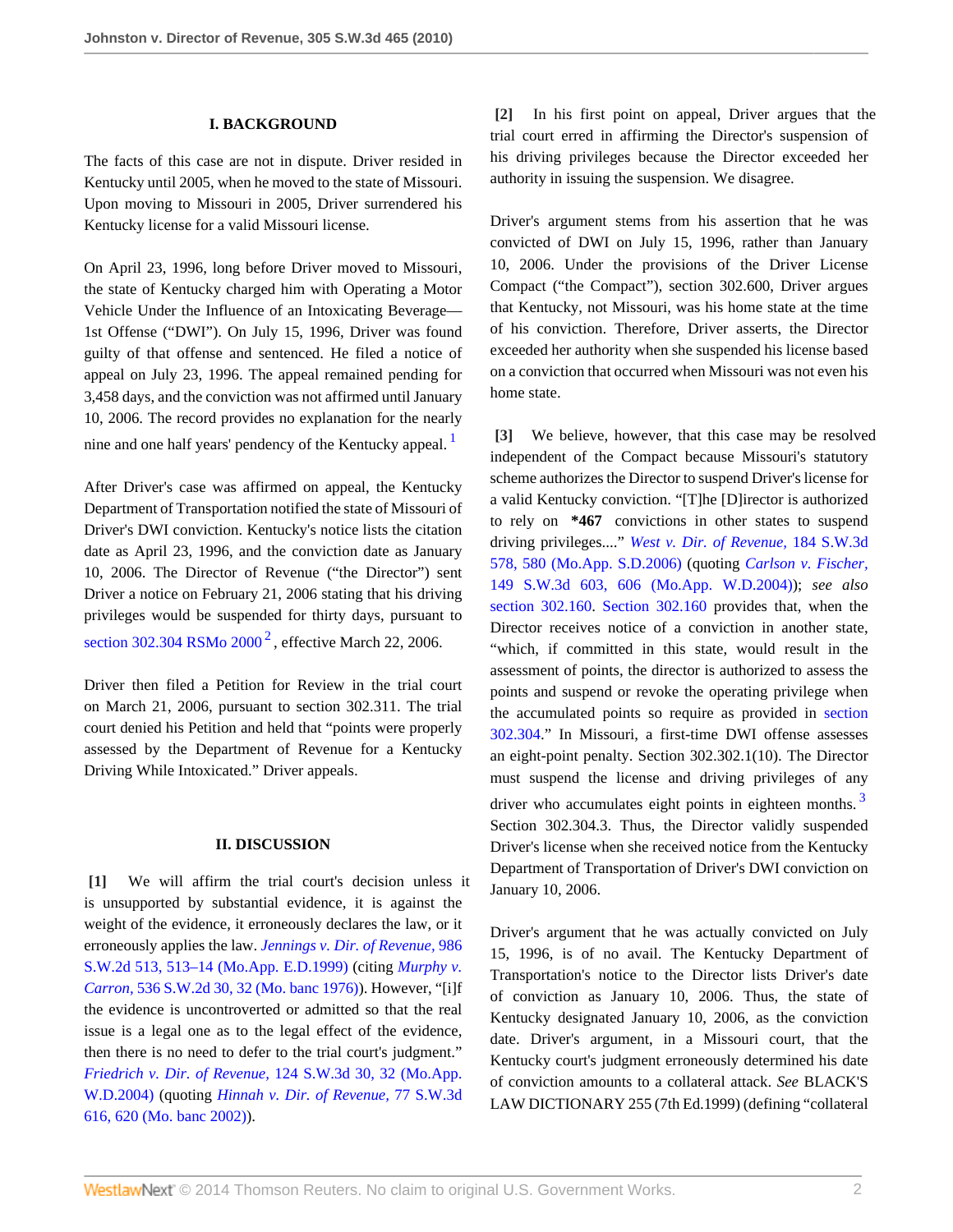attack" as "[a]n attack on a judgment entered in a different proceeding").

In *Carlson v. Fischer,* [149 S.W.3d 603 \(Mo.App. W.D.2004\)](http://www.westlaw.com/Link/Document/FullText?findType=Y&serNum=2005603931&pubNum=4644&originationContext=document&vr=3.0&rs=cblt1.0&transitionType=DocumentItem&contextData=(sc.Search)), Mr. Carlson attempted to challenge the propriety of an Ohio court judgment that found him guilty of driving under the influence. [149 S.W.3d at 607.](http://www.westlaw.com/Link/Document/FullText?findType=Y&serNum=2005603931&pubNum=4644&fi=co_pp_sp_4644_607&originationContext=document&vr=3.0&rs=cblt1.0&transitionType=DocumentItem&contextData=(sc.Search)#co_pp_sp_4644_607) He presented evidence to a Missouri trial court that, in Ohio, he had never failed to appear, was never told his bond was being forfeited, never entered a guilty plea, and was never found guilty of operating a motor vehicle while intoxicated. *[Id.](http://www.westlaw.com/Link/Document/FullText?findType=Y&serNum=2005603931&originationContext=document&vr=3.0&rs=cblt1.0&transitionType=DocumentItem&contextData=(sc.Search))* The Western District stated that Mr. Carlson could not challenge the Ohio court judgment in a proceeding under section 302.311 (outlining the procedures for appealing the Director's suspension or revocation of a license). *[Id.](http://www.westlaw.com/Link/Document/FullText?findType=Y&serNum=2005603931&originationContext=document&vr=3.0&rs=cblt1.0&transitionType=DocumentItem&contextData=(sc.Search))* The Court went on to say: "[a] driver cannot collaterally attack previous convictions in an action to challenge a driver's license being revoked or suspended." *[Id.](http://www.westlaw.com/Link/Document/FullText?findType=Y&serNum=2005603931&originationContext=document&vr=3.0&rs=cblt1.0&transitionType=DocumentItem&contextData=(sc.Search))* (quoting *[Kayser v. Dir. of Revenue,](http://www.westlaw.com/Link/Document/FullText?findType=Y&serNum=2000447463&pubNum=4644&fi=co_pp_sp_4644_243&originationContext=document&vr=3.0&rs=cblt1.0&transitionType=DocumentItem&contextData=(sc.Search)#co_pp_sp_4644_243)* 22 [S.W.3d 240, 243 \(Mo.App. E.D.2000\)](http://www.westlaw.com/Link/Document/FullText?findType=Y&serNum=2000447463&pubNum=4644&fi=co_pp_sp_4644_243&originationContext=document&vr=3.0&rs=cblt1.0&transitionType=DocumentItem&contextData=(sc.Search)#co_pp_sp_4644_243)). Rather, the Court said that any challenge to Mr. Carlson's Ohio conviction had to be made in Ohio. *Id.* [at 608.](http://www.westlaw.com/Link/Document/FullText?findType=Y&serNum=2005603931&originationContext=document&vr=3.0&rs=cblt1.0&transitionType=DocumentItem&contextData=(sc.Search)) Driver, like Mr. Carlson, improperly attempts to challenge the propriety of a Kentucky judgment—namely, Kentucky's designated date of conviction —in a Missouri court.

For the foregoing reasons, the Director properly suspended Driver's license pursuant to [section 302.304](http://www.westlaw.com/Link/Document/FullText?findType=L&pubNum=1000229&cite=MOST302.304&originatingDoc=Ieb931034156811dfb08de1b7506ad85b&refType=LQ&originationContext=document&vr=3.0&rs=cblt1.0&transitionType=DocumentItem&contextData=(sc.Search)) for Driver's January 10, 2006, DWI conviction in Kentucky. Point one is denied.

In his second point on appeal, Driver argues that that trial court erred in affirming his suspension because Kentucky was not a member of the Compact at the time of his conviction, and therefore it remains inapplicable. Having decided Driver's appeal independent of the Compact, we need not address his second point.

The judgment is affirmed.

**\*468** [KENNETH M. ROMINES](http://www.westlaw.com/Link/Document/FullText?findType=h&pubNum=176284&cite=0175222401&originatingDoc=Ieb931034156811dfb08de1b7506ad85b&refType=RQ&originationContext=document&vr=3.0&rs=cblt1.0&transitionType=DocumentItem&contextData=(sc.Search)), C.J., dissents in separate opinion.

[KURT S. ODENWALD](http://www.westlaw.com/Link/Document/FullText?findType=h&pubNum=176284&cite=0153614601&originatingDoc=Ieb931034156811dfb08de1b7506ad85b&refType=RQ&originationContext=document&vr=3.0&rs=cblt1.0&transitionType=DocumentItem&contextData=(sc.Search)), J., concurs with original opinion.

[KENNETH M. ROMINES,](http://www.westlaw.com/Link/Document/FullText?findType=h&pubNum=176284&cite=0175222401&originatingDoc=Ieb931034156811dfb08de1b7506ad85b&refType=RQ&originationContext=document&vr=3.0&rs=cblt1.0&transitionType=DocumentItem&contextData=(sc.Search)) Chief Judge, dissenting. I dissent. Even this small case, containing only six pages of transcript and two exhibits, contains enough legal fodder to feed a law school exam.

Initially, the record was compiled before a traffic commissioner followed by a hollow review by a Circuit Judge. I cannot find any provision of Article V of the Missouri Constitution which dictates this procedure.<sup>[1](#page-3-3)</sup>

<span id="page-2-0"></span>Secondarily, when does a conviction occur for the purposes of use by the respondent: on the date of conviction of a defendant by a jury, or ten years later when an Appellate Court gets around to dismissing the appeal? I submit that a Circuit Court could recognize and remedy this very case using equitable principles, but it is not to be.

<span id="page-2-1"></span>Thirdly, what is the use and application to be given  $\S$  $302.160<sup>2</sup>$  $302.160<sup>2</sup>$  $302.160<sup>2</sup>$  $302.160<sup>2</sup>$ , on our facts?

Lastly, what is the application to be given § 302.600 euphemistically known as the Driver License Compact?

In each of these four areas are wonderful warrens to pursue legal rabbits—I shall limit my chase to the third and fourth areas, with a feint to area two.

#### [§ 302.160](http://www.westlaw.com/Link/Document/FullText?findType=L&pubNum=1000229&cite=MOST302.160&originatingDoc=Ieb931034156811dfb08de1b7506ad85b&refType=LQ&originationContext=document&vr=3.0&rs=cblt1.0&transitionType=DocumentItem&contextData=(sc.Search)) reads:

When the director of revenue receives notice of a conviction in another state or from a federal court, which, if committed in this state, would result in the assessment of points, the director is authorized to assess the points and suspend or revoke the operating privilege when the accumulated points so require as provided in [§ 302.304](http://www.westlaw.com/Link/Document/FullText?findType=L&pubNum=1000229&cite=MOST302.304&originatingDoc=Ieb931034156811dfb08de1b7506ad85b&refType=LQ&originationContext=document&vr=3.0&rs=cblt1.0&transitionType=DocumentItem&contextData=(sc.Search)).

<span id="page-2-2"></span>My reading of these words combined with a review of the cases written pursuant to this section  $3$ , when read in conjunction with § 302.600 convinces me that [§ 302.160](http://www.westlaw.com/Link/Document/FullText?findType=L&pubNum=1000229&cite=MOST302.160&originatingDoc=Ieb931034156811dfb08de1b7506ad85b&refType=LQ&originationContext=document&vr=3.0&rs=cblt1.0&transitionType=DocumentItem&contextData=(sc.Search)) applies only to *Missouri* drivers when they venture into other states or onto Federal Lands; the cases deal specifically with *Missouri* drivers.

As the facts in this case show, appellant was a *Kentucky* licensed driver when he was convicted after jury verdict, in 1996: thus [§ 302.160](http://www.westlaw.com/Link/Document/FullText?findType=L&pubNum=1000229&cite=MOST302.160&originatingDoc=Ieb931034156811dfb08de1b7506ad85b&refType=LQ&originationContext=document&vr=3.0&rs=cblt1.0&transitionType=DocumentItem&contextData=(sc.Search)), *supra,* did not, and could not apply to appellant. Missouri had no license to revoke.

During the appellate interregnum in Kentucky, appellant, moving on with his life, crossed the river in 2004, surrendered